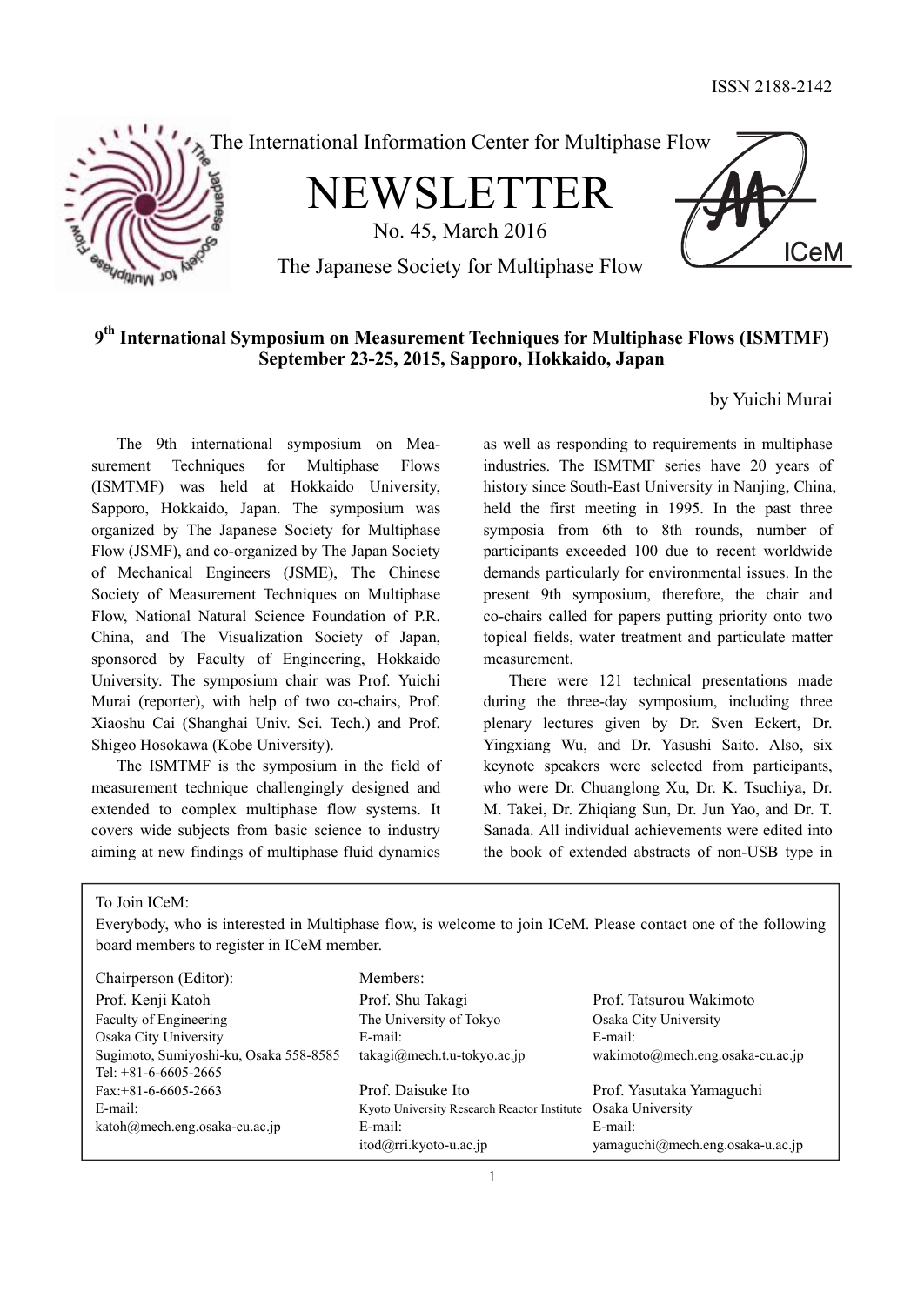

Photo 1 Group photo on 24th Sept. 2015



Photo 2 Inter-society meeting discussing future vision

order to promote handy information exchange among the participants. Total number of the participants was 167 come from nine countries; China, Japan, UK, Germany, Spain, Korea, France, Russia, and Poland. The number, 167, has been the largest ever in this series.

Fortunately, weather was perfect in Sapporo only during the symposium dates so that people enjoyed lunches in patio and walking around in Sapporo. A mini-excursion was to take 130 participants on three buses to Sapporo Winter Olympic museum where they were chair-lifted up to the starting point of large-hill ski jumpers. In banquet held at Sapporo TV Tower restaurant, funny prizewinners were announced to the guests from the local organizing committee to three very special persons; the earliest submitter of the abstract, the first payer of the registration fee, and the person traveled from the longest distance. Separately, official certificates of best presentation were awarded to three students in the closing ceremony. The 10th ISMTMF is to be held in Hong Kong, China, in 2018.

Yuichi Murai Symposium Chair of the 9th ISMTMF Hokkaido University E-mail: murai@eng.hokudai.ac.jp

## **7th European-Japanese Two-Phase Flow Group Meeting October 11-15, 2015, Zermatt, Switzerland**

## by John R. Thome

The 7th European-Japanese Two-Phase Flow Group Meeting was held at the Hotel Beau Site, Zermatt, Switzerland from October 11-15, 2015. It was chaired by Prof. John R. Thome with Dr. Ricardo Lima as the conference secretary (Ecole Polytechnique Fédérale de Lausanne, EPFL). The Japanese co-chairs were Prof. Tomoji Takamasa (Tokyo University of Marine Science and Technology) and Prof. Akio Tomiyama (Kobe University) and the European co-chairs were Prof. Iztok Zun (University of Ljubljana), Prof. Paolo di Marco (University of Pisa) and Dr. Gian Piero Celata (ENEA). Sponsorships were received from the Faculty of Engineering (STI) and the Institute of Mechanical Engineering (IGM) of the EPFL.

There was a large turnout with participants numbering 90 (including spouses) with large delegations from both Europe and Japan. There were 3 Keynote Speakers and 65 presentations. The keynote lectures were given by the following invited speakers: Prof. Iztok Zun (University of Ljubljana, Prof. Masahiro Kawaji (City University of New York) and Prof. Neima Brauner (Tel-Aviv University). The 65 papers were divided up into sessions of Experimental, Modeling, Numerical, Visualization and Devices. As the theme of this meeting is recent and ongoing work on two-phase flow and two-phase heat transfer, full papers and extended abstracts were both accepted, and all were provided to the participants as a proceedings on a memory stick.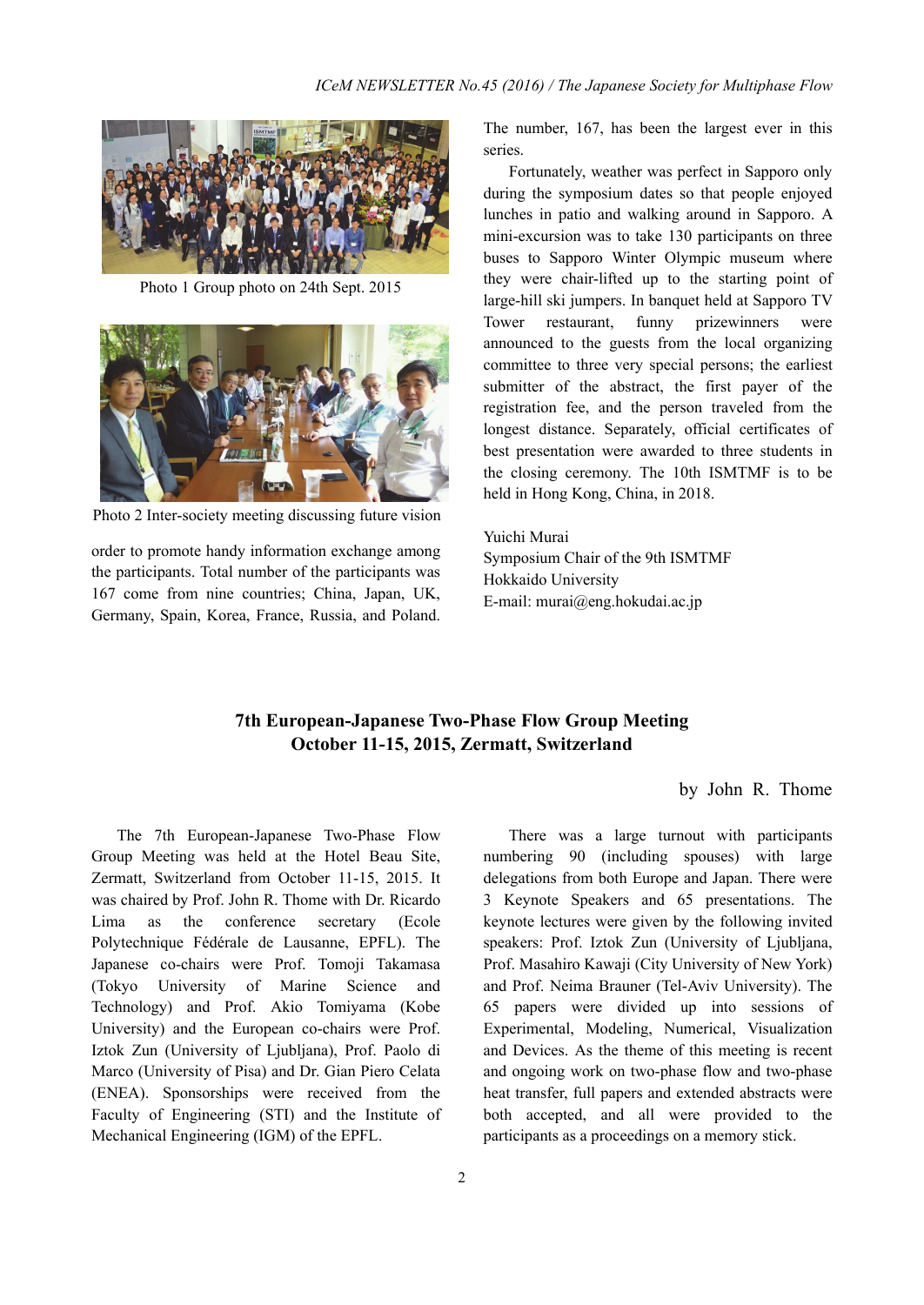

Photo 1 View of Matterhorn at sunrise on Monday morning from hotel veranda.



Photo 2 Photo of 7th EJTPFGM 2015 participants.

The conference was held at one of the foremost mountain resort towns in the Swiss Alps, namely Zermatt, which is only accessible by train as Zermatt allows no private car traffic, and that lies in the valley below the Matterhorn in the Canton Valais near the Italian border. All participants stayed at the

conference hotel, the Beau Site Park Hotel, enjoying all meals together in the hotel over the course of the conference.

The meeting began on Sunday afternoon with the first Keynote lecture by Prof. Kawaji, followed by the first session of papers and a standup evening dinner. Monday began with the Keynote lecture by Prof. Brauner and was followed by sessions the rest of the day with an evening dinner. The Tuesday schedule was inversed with first the sessions and then the Keynote lecture of Prof. Zun to end the day. The Conference Chair (John Thome) and Co-Chairs (Tomoji Takamasa, Akio Tomiyama and Paolo di Marco) presented a plaque to Prof. Zun to commemorate his hosting of the first European-Japanese Two-Phase Flow Group Meeting in Portoroz in Slovenia in 1998 and this was followed by an aperitif to celebrate his 69th birthday. Wednesday had morning and late afternoon sessions, highlighted by a midday excursion by cogwheel train up to the Gornergat at 3200 meters for lunch and a mountain top walk in the beautiful sunshine above the clouds and a firsthand look at the Matterhorn and surrounding mountains and valleys. Thursday morning, the participants were greeted to a light blanket of snow that fell during the night.

The 8th Japanese-European Two-Phase Flow Group Meeting will be held in 2018 in New York city and hosted by Prof. Masahiro Kawaji (CUNY).

#### John R. Thome, Professor

Laboratory of Heat and MassTransfer (LTCM) Ecole Polytechnique Fédérale de Lausanne (EPFL) E-mail: john.thome@epfl.ch

## **Future Meetings**

Following list includes conference name, place, date and contact information.

#### **The First Pacific Rim Thermal Engineering Conference**

Waikoloa, USA, March 13 - 17, 2016 Chair: Yasuyuki Takata ( Kyushu Univ.) Co-Chair: Sung Jin Kim (KAIST) Co-Chair: Yong X. Tao (University of North Texas) http://www.jsme.or.jp/ted/PRTEC2016/index.html

**2016 International Conference on Sustainable Energy, Environment and Information Engineering (SEEIE 2016)**  Bangkok, Thailand, March 20 - 21, 2016 Chair: B. Saha (University of Burdwan) http://www.seeie2016.org/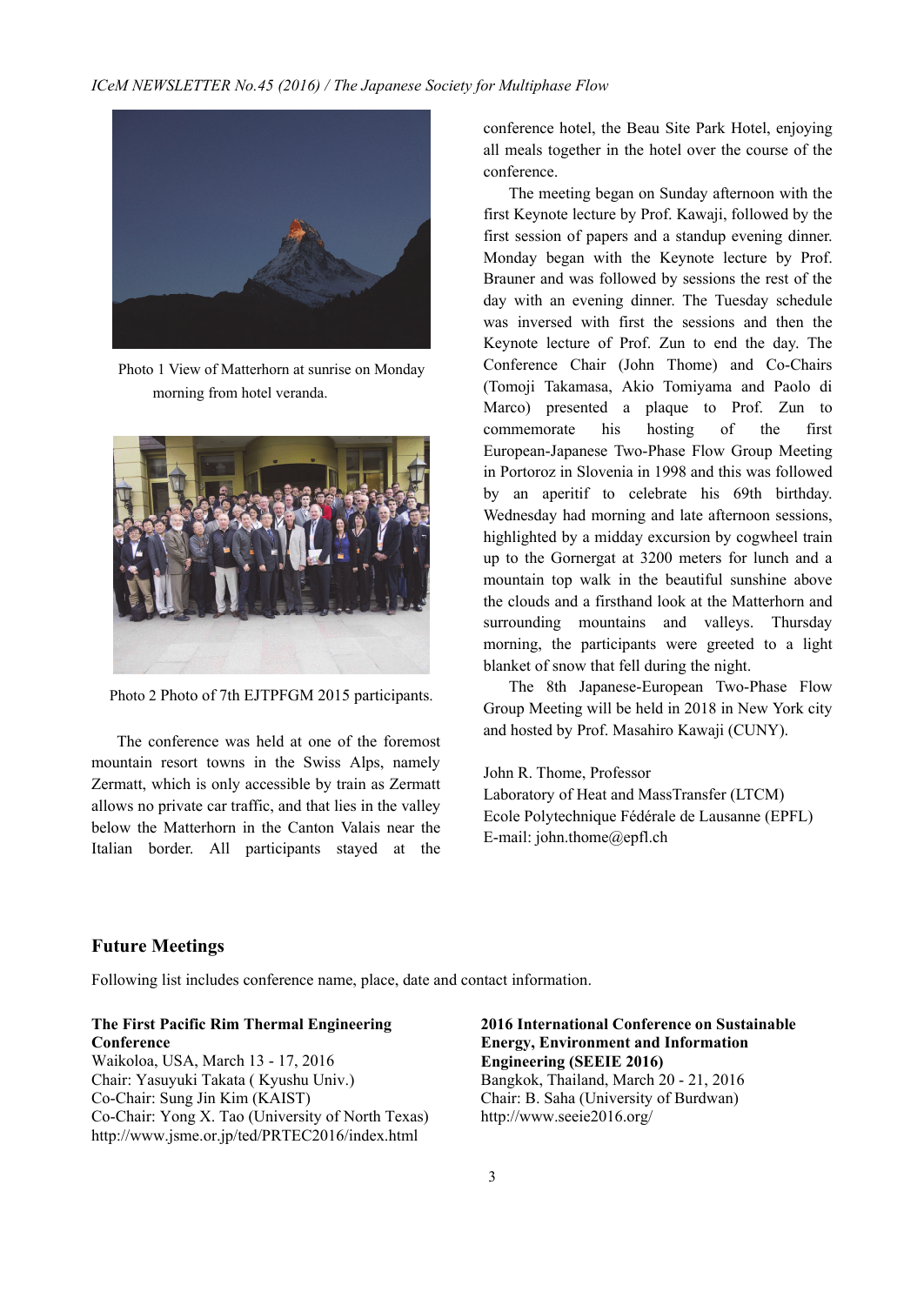#### **The World Congress on Momentum, Heat and Mass Transfer (MHMT '16)**

Prague, Czech Republic, April 4 - 5, 2016 Chair: Pedro Coelho (University of Lisbon) Co-Chair: Stefan Becker (Friedrich Alexander University Erlangen-Nuremberg ) http://mhmtcongress.com/

#### **9th International Conference on Multiphase Flow (ICMF 2016)**

Firenze, Italy, May 22 - 27, 2016 Chair: Jacques Magnaudet (Institut de Mecanique des Fluides de Toulouse) Chair: Alfredo Soldati (University of Udine) http://www.aidic.it/icmf2016/index.html

#### **9th International Conference on Computational Heat and Mass Transfer (ICCHMT 2016)**

Cracow, Poland, May 23 - 26, 2016 Chair: J.Taler (Cracow Univesity of Technology) http://icchmt.pk.edu.pl/

#### **The 2016 International Conference on Energy, Environment, Ecosystems, and Development (EEED 2016)**

Riga, Latvia, May 28 - 30, 2016 Chair: Klimis Ntalianis (Tech. Educ. Inst. of Athens) http://www.inase.org/conferences/2016/riga/eeed.htm

#### **The 4th Cavitation Workshop**

Chania, Crete, May 30 - June 1, 2016 Chair: Manolis Gavaises (City University London) http://iicr2016.net/

#### **10th North American Conference Multiphase 2016**

Banff, Canada, June 8 - 10, 2016 Chair: Tom Danielson (ConocoPhillips) https://www.eventsforce.net/bhr/frontend/reg/thome.c sp?pageID=30807&ef sel\_menu=889&eventID=100 &eventID=100

#### **International Conference on Nuclear Engineering (ICONE 24)**

Charlotte, North Carolina, USA, June 26 - 30, 2016 Chair: Yassin Hassan (Texas A&M University) Co-Chair: Robert Stakensborghs ( ILD ) https://www.asme.org/events/icone

#### **30th International Symposium on Rarefied Gas Dynamics (RGD 30)**

Victoria BC, Canada, July 10 - 15, 2016 Chair: Andrew Ketsdever (University of Colorado) http://rgd30.engr.uvic.ca/

#### **12th International Conference on Heat Transfer, Fluid Mechanics and Thermodynamics (HEFAT 2016)**

Costa del Sol, Malaga, Spain, July 11 - 13, 2016 Chair: Josua P. Meyer (University of Pretoria, South Africa) http://edas.info/web/hefat2016/index.html

#### **9th International Conference on Computational Fluid Dynamics (ICCFD 9)**

Istanbul, Turkey, July 11 - 15, 2016 Chair: Alim Rüstem Aslan (Istanbul Technical University) Chair: Ayşe Gül Güngör (Istanbul Technical University) Chair: İlyas Bedii Özdemİr (Istanbul Technical University) http://iccfd9.itu.edu.tr/

#### **4th IAHR Europe Congress**

Liege, Belgium, July 27 - 29, 2016 Chair: Benjamin Dewals (University of Liege) http://www.iahr2016.ulg.ac.be/

### **11th International Conference on Advances in Fluid Mechanics (AFM 2016)**

Ancona, Italy, September 5 - 7, 2016 Chair: C. A. Brebbia (Wessex Institute) Chair: M. Rahman (Dalhousie University) http://www.wessex.ac.uk/conferences/2016/afm-2016

#### **14th International Conference on Simulation and Experiments in Heat Transfer and its Applications**  Ancona, Italy, September 7 - 9, 2016

Chair: B. Sunden (Lund University) Chair: C. A. Brebbia (Wessex Institute) http://www.wessex.ac.uk/conferences/2016/heat-trans fer-2016

#### **7th International Conference on Vortex Flows and Vortex Models (ICVFVM 2016)**

Rostock, Germany, September 20 - 22, 2016 Chair: Nikolai Kornev (University of Rostock, Germany) http://www.icvfvm2016.uni-rostock.de/icvfvm-2016/

#### **27th International Symposium on Transport Phenomena (ISTP 27)**

Honolulu, USA, September 20 - 23, 2016 Chair: Toshio Tomimura ( Kumamoto University) Co-Chair: Kazuyoshi Fushinobu (Tokyo Institute of Technology) Co-Chair: Tomoyuki Hatakeyama (Toyama Prefectural University http://www.istp27.jp/index.html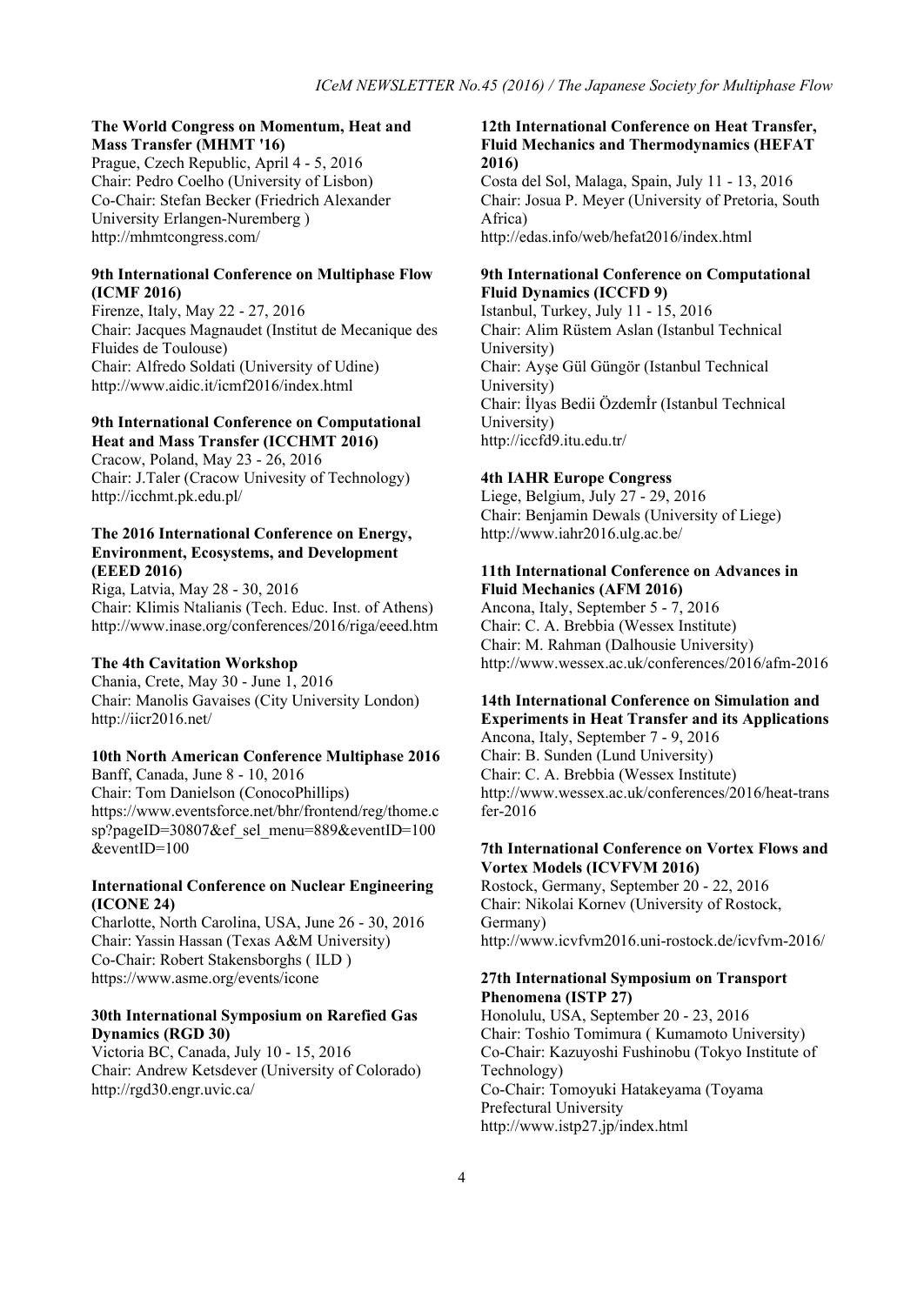#### **1st Workshop on Advances in CFD and MD modelling of Interface Dynamics in Capillary Two-Phase Flows**

Lausanne, Switzerland, October 3 - 7, 2016 Chair: J. R. Thome (EPFL) Chair: M. Magnini (EPFL) Chair: A. Ferrari (EPFL) Chair: B. A. Nichita (EPFL) Chair: E. Gros (EPFL) http://ltcm.epfl.ch/page-127462-en.html

#### **The Heat and Mass Transfer in Nuclear Safety Applications: Severe Accident, Environment**

**Contamination, Waste Storage (HMTNS – 16)**  Juan les Pins, France, October 25 - 28, 2016 Chair: F. Fichot (IRSN) Chair: M. Quintard (IMFT) http://www.ichmt.org/site/2/hmtns-16

#### **The Fourth International Forum on Heat Transfer (IFHT2016)**

Sendai, Japan, November 2 - 4, 2016 Chair: Taku Ohara (Tohoku University) http://ifht2016.org/index.html

### **The 15th Asian Congress of Fluid Mechanics (ACMF 15)**

Kuching, Sarawak, Malaysia, November 21 - 23, 2016 Chair: Kannan Munisamy (UNITEN) http://fet.mmu.edu.my/~acfm/index.htm

|                                      | <b>Executive Division of The Japanese Society for Multiphase Flow (2015)</b> |
|--------------------------------------|------------------------------------------------------------------------------|
| President                            | T. Takamasa (Tokyo University of Marine Science and Technology)              |
| Vice Presidents                      | Y. Abe (University of Tsukuba)                                               |
|                                      | C. Iwaki (Toshiba Corporation)                                               |
|                                      | A. Tomiyama (Kobe University)                                                |
| <b>Chair of Informatics Division</b> |                                                                              |
|                                      | K. Katoh (Osaka City University)                                             |
| Chair of Planning Division           |                                                                              |
|                                      | M. Watanabe (Hokkaido University)                                            |
|                                      | Chair of International Intercourse Division                                  |
|                                      | M. Kawaji (The City College of New York)                                     |
| Chair of General Affairs Division    |                                                                              |
|                                      | T. Hazuku (Tokyo University of Marine Science and Technology)                |
| Executive Office of JSMF             |                                                                              |
|                                      | Academic Publication & Printings Co.                                         |
|                                      | 2-14-9 Kasugadenaka, Konohana-ku, Osaka, 554-0022, JAPAN                     |
|                                      | Tel: $+81-6-6466-1588$ Fax: $+81-6-6463-2522$                                |
|                                      | E-mail: office@jsmf.gr.jp                                                    |
|                                      | <u>URL: http://www.jsmf.gr.jp/</u>                                           |